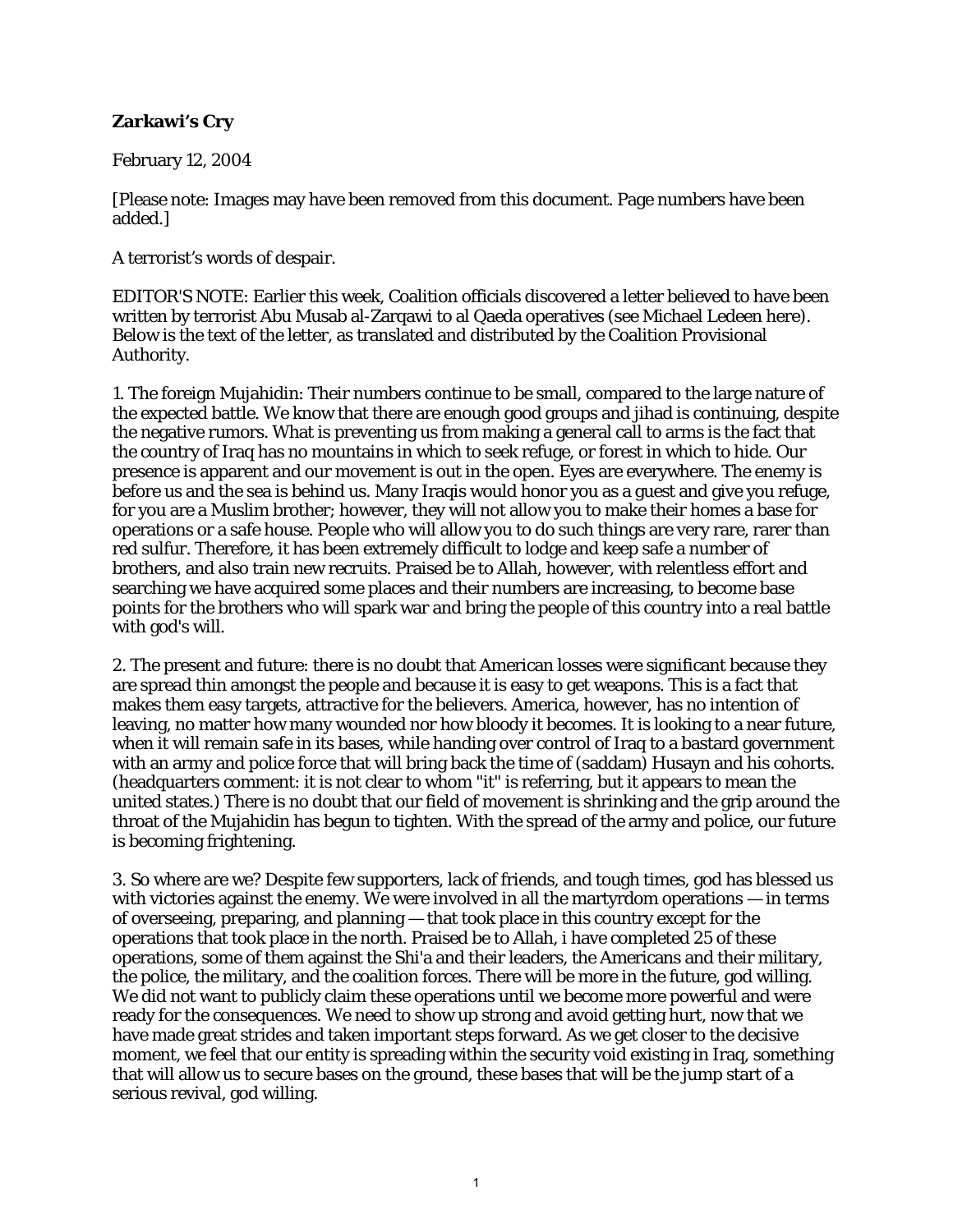4. Plan of action: after much inquiry and discussion, we have narrowed our enemy to four groups:

A. Americans as you know, these are the biggest cowards that god has created and the easiest target. And we ask god to allow us to kill, and detain them, so that we can exchange them with our arrested shaykhs and brothers.

B. Kurds these are a pain and a thorn, and it is not time yet to deal with them. They are last on our list, even though we are trying to get to some of their leaders. God willing. C. The Iraqi troops, police, and agents these are the eyes, ears, and hand of the occupier. With god's permission, we are determined to target them with force in the near future, before their power strengthens.

D. The Shi'a in our opinion, these are the key to change. Targeting and striking their religious, political, and military symbols, will make them show their rage against the Sunnis and bear their inner vengeance. If we succeed in dragging them into a sectarian war, this will awaken the sleepy Sunnis who are fearful of destruction and death at the hands of these Sabeans, i.e., the Shi'a. Despite their weakness, the Sunnis are strong-willed and honest and different from the coward and deceitful Shi'a, who only attack the weak. Most of the Sunnis are aware of the danger of these people and they fear them. If it were not for those disappointing shaykhs, Sufis, and Muslim brothers, Sunnis would have a different attitude.

5. Way of action: As we have mentioned to you, our situation demands that we treat the issue with courage and clarity. So the solution, and god only knows, is that we need to bring the Shi'a into the battle because it is the only way to prolong the duration of the fight between the infidels and us. We need to do that because:

A. The Shi'a have declared a subtle war against Islam. They are the close, dangerous enemy of the Sunnis. Even if the Americans are also an archenemy, the Shi'a are a greater danger and their harm more destructive to the nation than that of the Americans who are anyway the original enemy by consensus.

B. They have supported the Americans, helped them, and stand with them against the Mujahidin. They work and continue to work towards the destruction of the Mujahidin.

C. Fighting the Shi'a is the way to take the nation to battle. The Shi'a have taken on the dress of the army, police, and the Iraqi security forces, and have raised the banner of protecting the nation, and the citizens. Under this banner, they have begun to assassinate the Sunnis under the pretense that they are saboteurs, vestiges of the Ba'th, or terrorists who spread perversion in the country. This is being done with strong media support directed by the governing council and the Americans, and they have succeeded in splitting the regular Sunni from the Mujahidin. For example, in what they call the Sunni triangle, the army and police are spreading out in these regions, putting in charge Sunnis from the same region. Therefore, the problem is you end up having an army and police connected by lineage, blood, and appearance to the people of the region. This region is our base of operations from where we depart and to where we return. When the Americans withdraw, and they have already started doing that, they get replaced by these agents who are intimately linked to the people of this region. What will happen to us, if we fight them, and we have to fight them, is one of only two choices:

1) if we fight them, that will be difficult because there will be a schism between us and the people of the region. How can we kill their cousins and sons and under what pretext, after the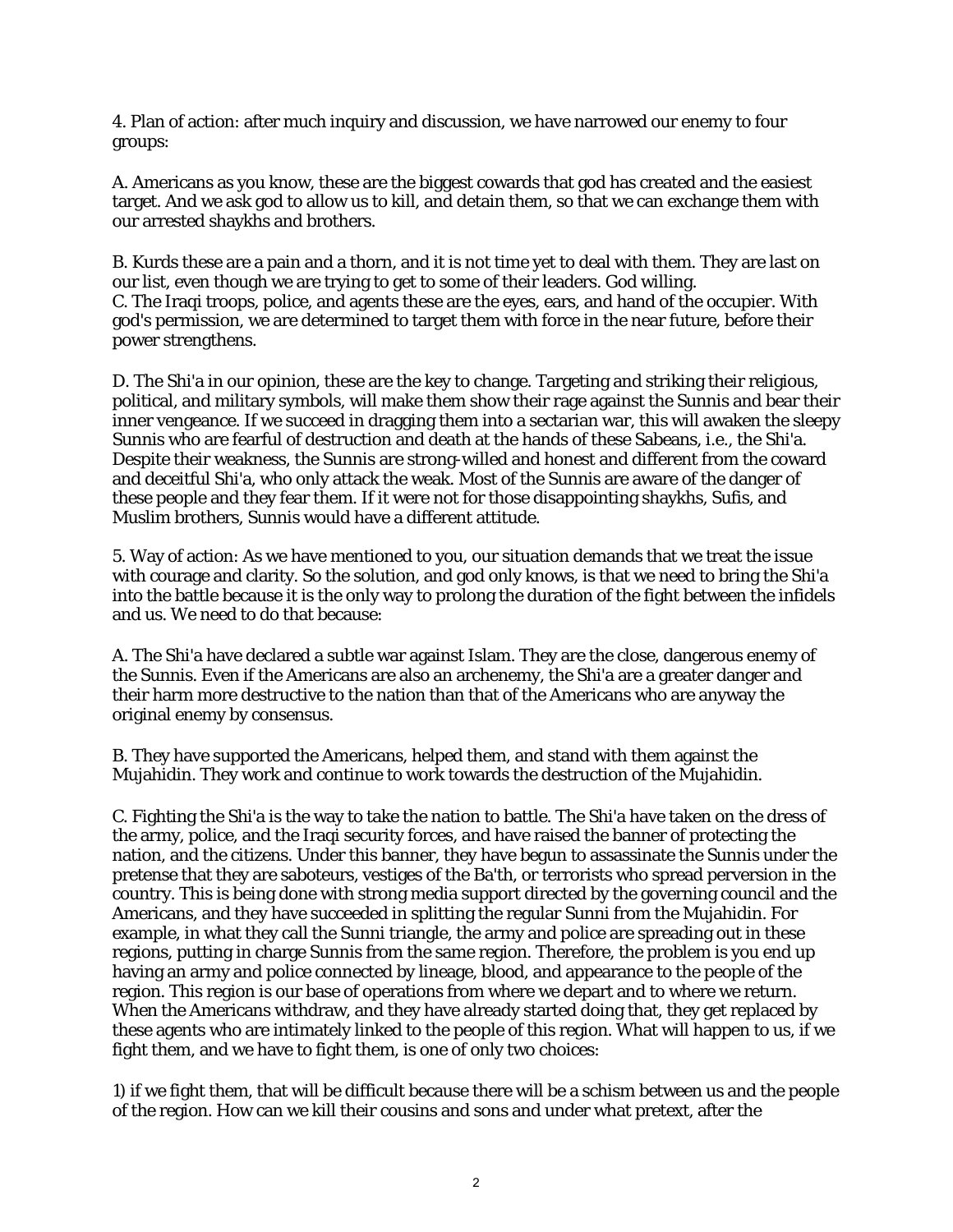Americans start withdrawing? The Americans will continue to control from their bases, but the sons of this land will be the authority. This is the democracy, we will have no pretext.

2) we can pack up and leave and look for another land, just like it has happened in so many lands of jihad. Our enemy is growing stronger day after day, and its intelligence information increases. By god, this is suffocation! We will be on the roads again. People follow their leaders, their hearts may be with you, but their swords are with their kings. So i say again, the only solution is to strike the religious, military, and other cadres of the Shi'a so that they revolt against the Sunnis. Some people will say, that this will be a reckless and irresponsible action that will bring the Islamic nation to a battle for which the Islamic nation is unprepared. Souls will perish and blood will be spilled. This is, however, exactly what we want, as there is nothing to win or lose in our situation. The Shi'a destroyed the balance, and the religion of god is worth more than lives. Until the majority stands up for the truth, we have to make sacrifices for this religion, and blood has to be spilled. For those who are good, we will speed up their trip to paradise, and the others, we will get rid of them.

By god, the religion of god is more precious than anything else. We have many rounds, attacks, and black nights with the Shi'a, and we cannot delay this. Their menace is looming and this is a fact that we should not fear, because they are the most cowardly people god has created. Killing their leaders will weaken them and with the death of the head, the whole group dies. They are not like the Sunnis. If you knew the fear in the souls of the Sunnis and their people, you would weep in sadness. How many of the mosques have they have turned in to Shi'a mosques ("husayniyas")? How many houses they have destroyed with their owners inside? How many brothers have they killed? How many sisters have been raped at the hands of those vile infidels?

If we are able to deal them blow after painful blow so that they engage in a battle, we will be able to reshuffle the cards so there will remain no value or influence for the ruling council, or even for the Americans who will enter into a second battle with the Shi'a. This is what we want. Then, the Sunni will have no choice but to support us in many of the Sunni regions. When the Mujahidin would have secured a land they can use as a base to hit the Shi'a inside their own lands, with a directed media and a strategic action, there will be a continuation between the Mujahidin inside and outside of Iraq. We are racing against time, in order to create squads of Mujahidin who seek refuge in secure places, spy on neighborhoods, and work on hunting down the enemies. The enemies are the Americans, police, and army. We have been training these people and augmenting their numbers.

As far as the Shi'a, we will undertake suicide operations and use car bombs to harm them. We have been working on monitoring the area and choosing the right people, looking for those who are on the straight path, so we can cooperate with them. We hope that we have made progress, and perhaps we will soon decide to go public  $-$  even if gradually  $-$  to display ourselves in full view. We have been hiding for a long time, and now we are seriously working on preparing a media outlet to reveal the truth, enflame zeal, and become an outlet for jihad in which the sword and the pen can turn into one. Along with this, we strive to illuminate the hindering errors of Islamic law and the clarifications of Islamic legal precepts by way of tapes, lessons, and courses which people will come to understand.

The suggested time for execution: we are hoping that we will soon start working on creating squads and brigades of individuals who have experience and expertise. We have to get to the zero-hour in order to openly begin controlling the land by night and after that by day, god willing. The zero-hour needs to be at least four months before the new government gets in place. As we see we are racing time, and if we succeed, which we are hoping, we will turn the tables on